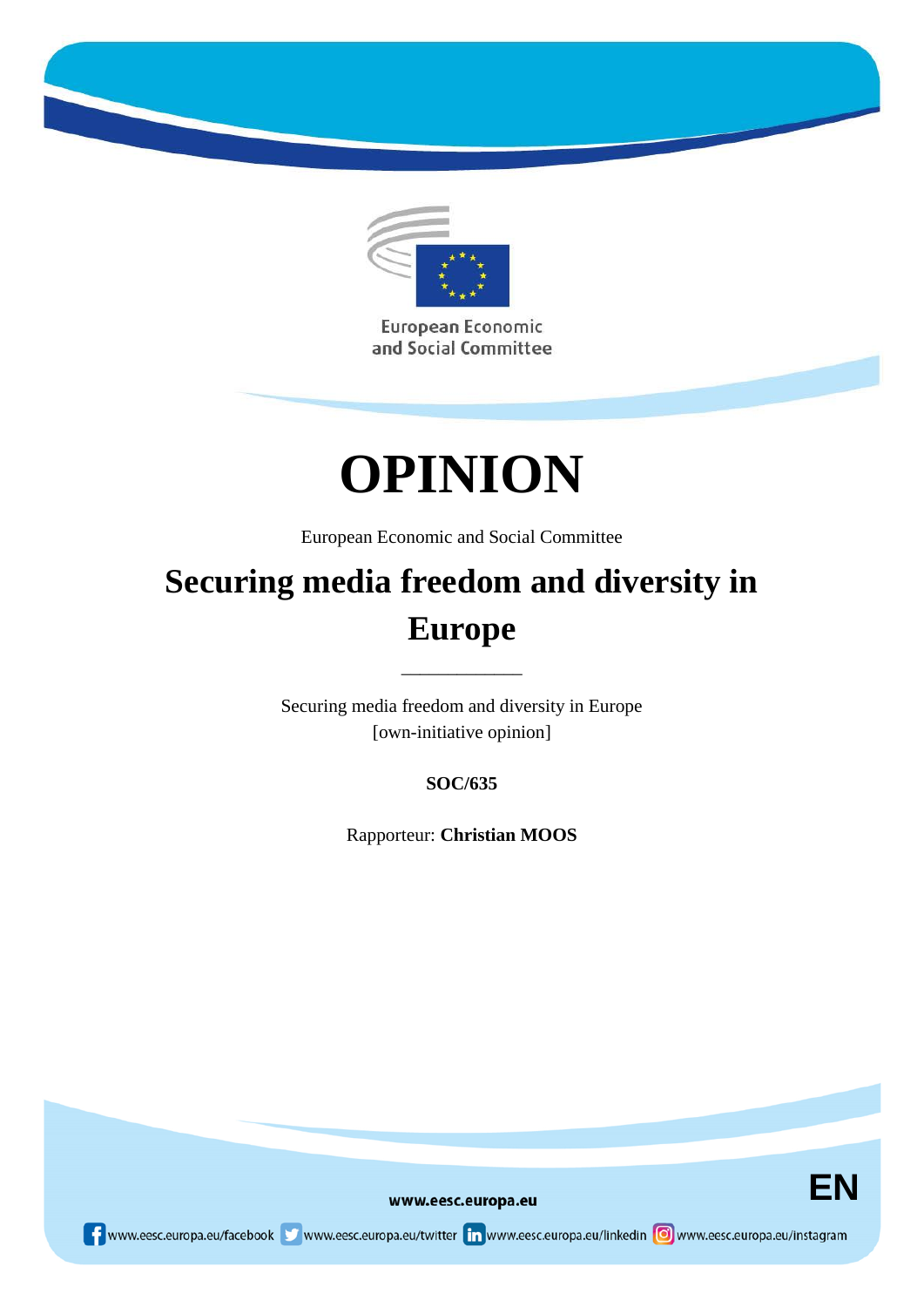| Plenary Assembly decision | 20/02/2020                                             |
|---------------------------|--------------------------------------------------------|
| Legal basis               | Rule $32(2)$ of the Rules of Procedure                 |
|                           | Own-initiative opinion                                 |
| Section responsible       | Section for Employment, Social Affairs and Citizenship |
| Adopted in section        | 07/09/2021                                             |
| Adopted at plenary        | 22/09/2021                                             |
| Plenary session No        | 563                                                    |
| Outcome of vote           |                                                        |
| (for/against/abstentions) | 223/2/8                                                |
|                           |                                                        |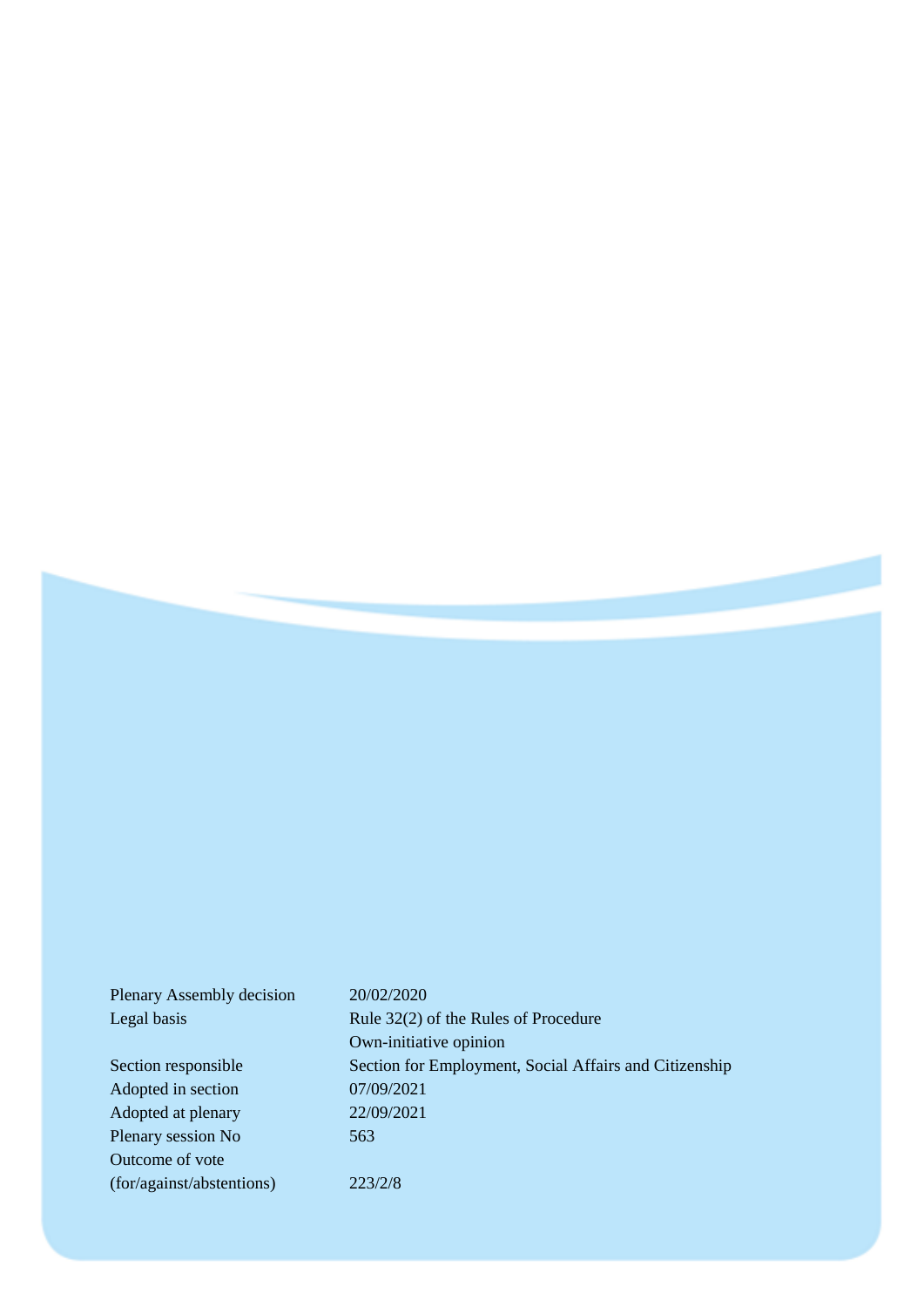### 1. **Conclusions and recommendations**

- 1.1 Media freedom, including the safety and security of journalists, and media pluralism are cornerstones of liberal democracy as agreed by all Member States in the EU Treaties.
- 1.2 While Europe overall remains a continent with free and diverse media, the developments within the EU are alarming. Some EU Member States are no liberal democracies anymore, bringing independent media under political control and actively limiting the diversity of media.
- 1.3 Threats to media freedom and declining media pluralism are not confined to a few Member States, but a general trend across the EU. All Member States urgently have to take steps to preserve media freedom and media plurality.
- 1.4 As some Member States are unwilling to adopt the necessary measures, it is the EU institutions' obligation to enforce European values and guarantee the functioning of liberal democracy and the rule of law in all EU Member States.
- 1.5 Key challenges include the guaranteeing of the safety, security and independence of journalists in all Member States at any time, the shielding of independent media from political influence and steps against shrinking media plurality driven by political willingness and economic imperatives.
- 1.6 The EESC welcomes the broad range of reports and initiatives by the European Parliament<sup>1</sup> and the Commission; however, it underlines that achieving concrete improvements concerning media freedom and plurality on the national level is the major task ahead as underlined in the annual report 2021 by the partner organisations to the Council of Europe Platform to Promote the Protection of Journalism and Safety of Journalists<sup>2</sup>.
- 1.7 The EESC calls on the Commission to use Regulation (EU, Euratom) 2020/2092 on a general regime of conditionality for the protection of the Union budget without delay to address the acute threat to media freedom and pluralism in some Member States.
- 1.8 The EESC welcomes the Commission's plan to propose measures for increasing the safety of journalists and underlines the necessity of a legal ban on Strategic Lawsuits Against Public Participation (SLAPP).
- 1.9 The EESC calls on the Commission to make public procurements in the media sector and public support to media companies more transparent and fair.
- 1.10 The EESC strongly supports the Commission's plan for a ''European Media Freedom Act'' to equip the Commission with effective legal instruments to enforce media freedom and media pluralism in the Common Market.

<sup>1</sup> Report by Magdalena Adamovicz MEP, EP – European Parliament resolution of 25 November 2020 on strengthening media freedom: the protection of journalists in Europe, hate speech, disinformation and the role of platforms.

<sup>2</sup> https://www.coe.int/en/web/media-freedom.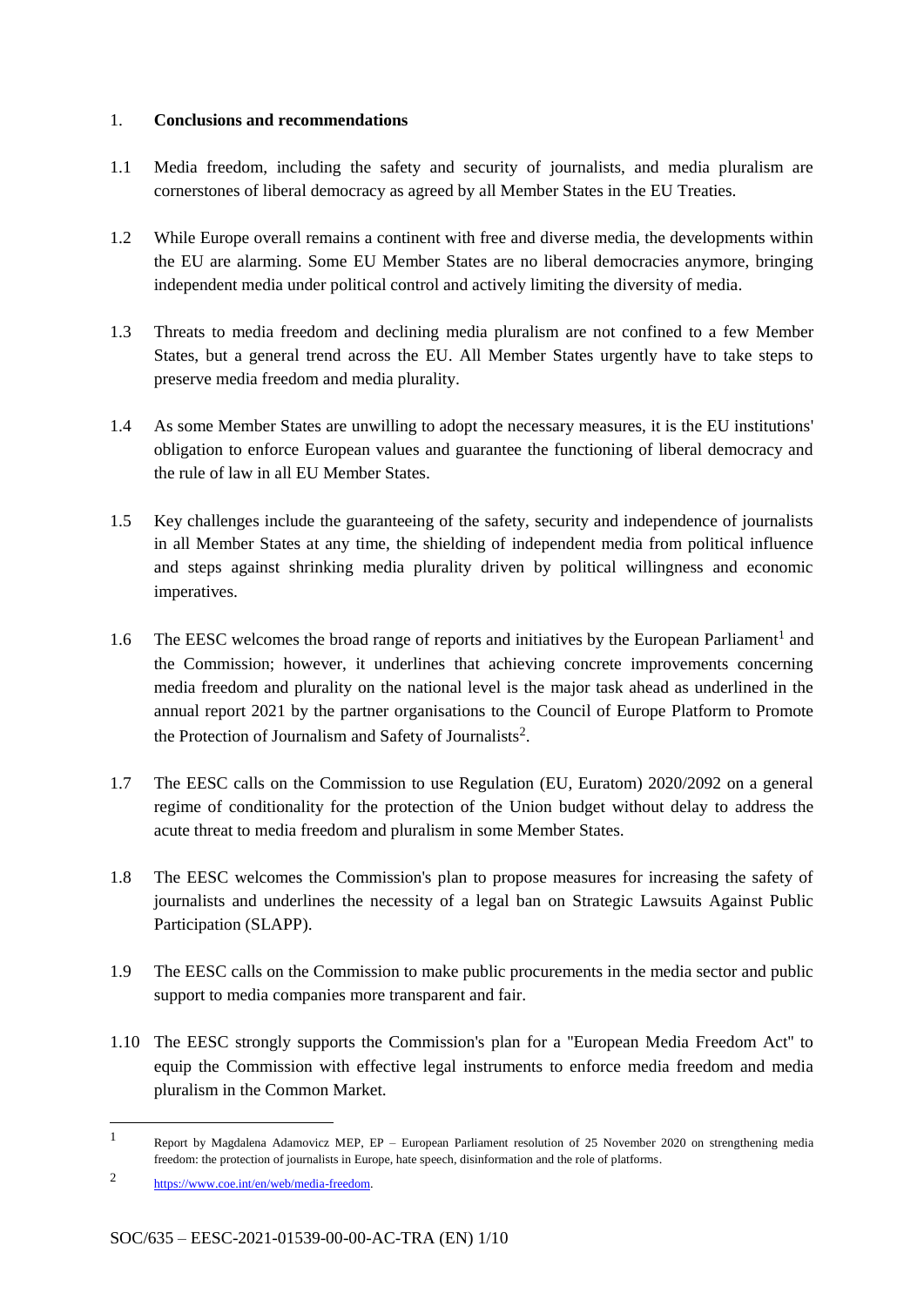- 1.11 The EESC considers impartial public support to media companies an investment in quality journalism, just as independent and impartial public broadcasting companies are an indispensable contribution to media plurality.
- 1.12 The EESC proposes the creation of a fully independent European public service broadcaster.
- 1.13 The EESC underlines the importance of further developing media literacy and supports the proposal to set up a 'European Agency to bolster media skills of EU citizens through educational programmes.

#### 2. **Media freedom and diversity as a prerequisite for democracy**

- 2.1 Article 19 of the Universal Declaration of Human Rights (UDHR), Article 10(1) of the European Convention on Human Rights (ECHR) and Article 11(1) of the Charter of Fundamental Rights of the European Union (CFR) guarantee the right to seek, receive and impart information and ideas without interference by public authorities and regardless of frontiers. Media independence and diversity are essential to guarantee this freedom of information.
- 2.2 The media freedom and pluralism guaranteed by Article 11(2) CFR are also a prerequisite for democracy. They must be respected at all levels so that citizens of the Union can effectively exercise their right to participate in its democratic life, as enshrined in Article 10(3) of the Treaty on European Union (TEU).
- 2.3 A diverse media landscape, alongside political parties and civil society, makes an indispensable contribution to the formation of opinions and intentions in democratic decision-making processes.
- 2.4 Independent media make an indispensable contribution to the implementation of the principle of transparency to which the Union institutions and other bodies are bound by Article 15 of the Treaty on the Functioning of the European Union (TFEU).
- 2.5 As the "fourth estate", investigative journalists perform a watchdog role over the actions of the executive, legislative and judicial branches, as well as private entities. In so doing they increase the accountability of elected decision-makers at all levels.
- 2.6 Member States in which media freedom or diversity is restricted are not democracies and infringe EU values (Article 2 TEU) and aims (Article 3 TEU).
- 2.7 Though some EU Member States continue to be among the global frontrunners in guaranteeing media freedom and diversity, threats to media freedom and declining media pluralism in the EU are not confined to individual countries – adverse trends are evident in differing degrees across the EU.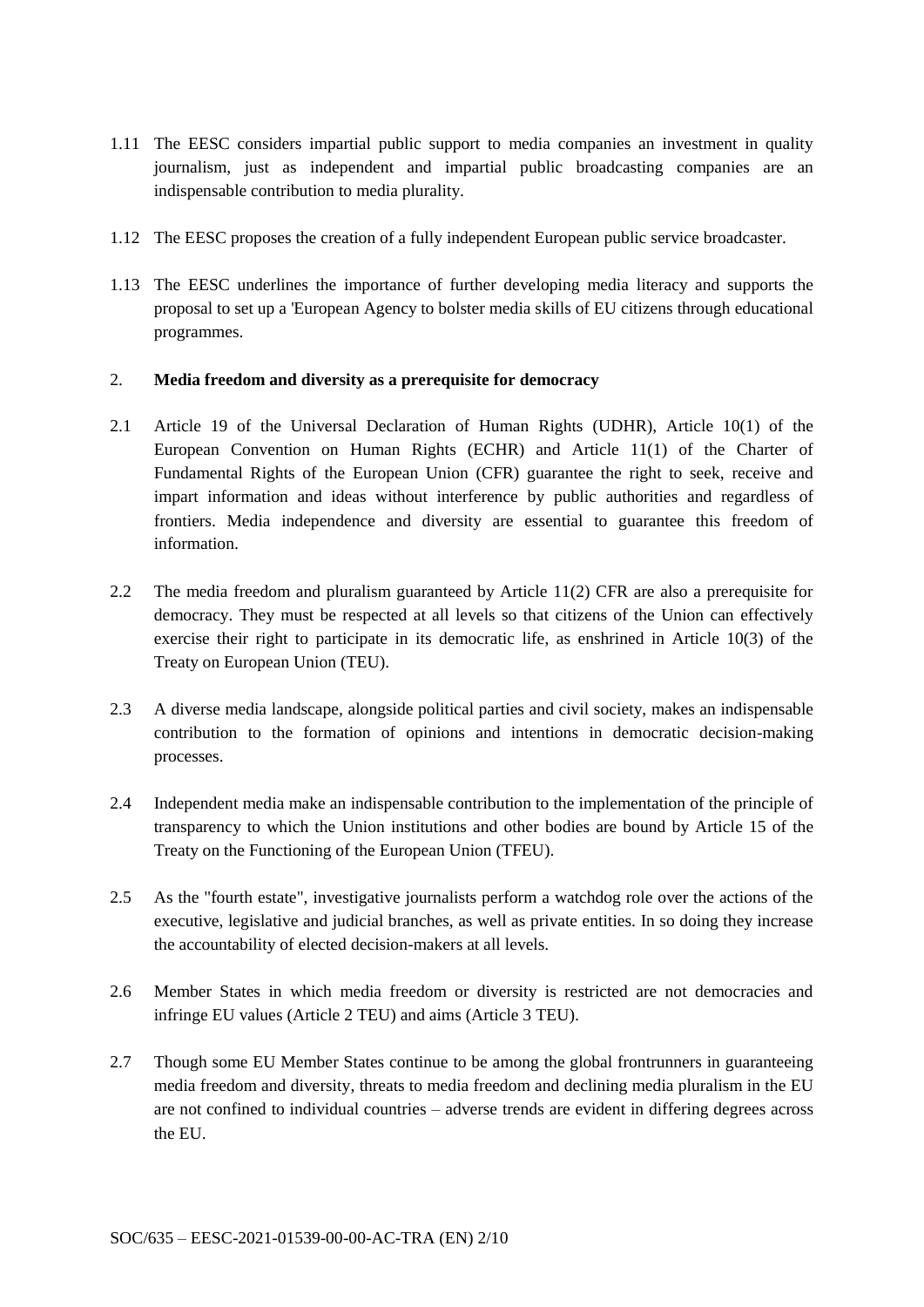- 2.8 The internal decline of media freedom and media pluralism undermines the EU's ability to support democracy in its neighbourhood, where recent crises in some states have shown that the situation concerning media freedom, media plurality and the security of journalists is even worse in some countries.
- 2.9 Some EU Member States have now left the circle of democratic states and in the past decade have manifested the most rapid development towards autocracy in the world. Curtailing media freedom and diversity has been a feature of this development.
- 2.10 The pandemic has further accelerated this development or has been used to legitimise further inroads into media freedom.
- 2.11 Reporters without Borders' ''World Press Freedom Index 2021'' as well as the Freedom House annual Freedom and the Media and Freedom on the Net reports clearly show that the '' EU struggles to defend values at home"<sup>3</sup>.

## 3. **Threats to media freedom and diversity**

3.1 The threat to journalists

- 3.1.1 For the media to fulfil their mission, journalists must be able to work unhampered and be confident that they are at all times fully protected as individuals by the EU and all its Member States. This is now no longer the case.
- 3.1.2 Since 2015, at least 16 journalists have been killed in the EU in the course or as a result of their work. Daphne Caruana Galizia, Giorgos Karaivaz, Ján Kuciak and his fiancée Martina Kušnírová and Lyra McKee, Peter de Vries and their colleagues must not be forgotten.
- 3.1.3 Journalists are increasingly exposed to verbal and physical attacks and coverage of protests and demonstrations in particular is becoming more dangerous, with the danger coming from both demonstrators and the forces of law and order. With more than a hundred cases related to the pandemic, the threat has reached new proportions in Europe<sup>4</sup>.
- 3.1.4 In some European non-EU countries the situation of journalists is catastrophic; the drastic developments against independent journalists in Belarus is a very alarming example.
- 3.1.5 Social media and the group dynamics seen there lower the threshold for harassment and threats. Some coordinated campaigns exist aimed at hindering the work of the media or individual journalists. This raises the question of a possible need to regulate social media platforms without restriction of fundamental freedoms.

<sup>3</sup> Reporters without Borders: 2021 World Press Freedom Index, https://rsf.org/en/ranking (accessed: 24 May 2021).

<sup>4</sup> International Press Institute: COVID-19: Number of Media Freedom Violations by Region, https://ipi.media/covid19-mediafreedom-monitoring/ (accessed: 8 April 2021).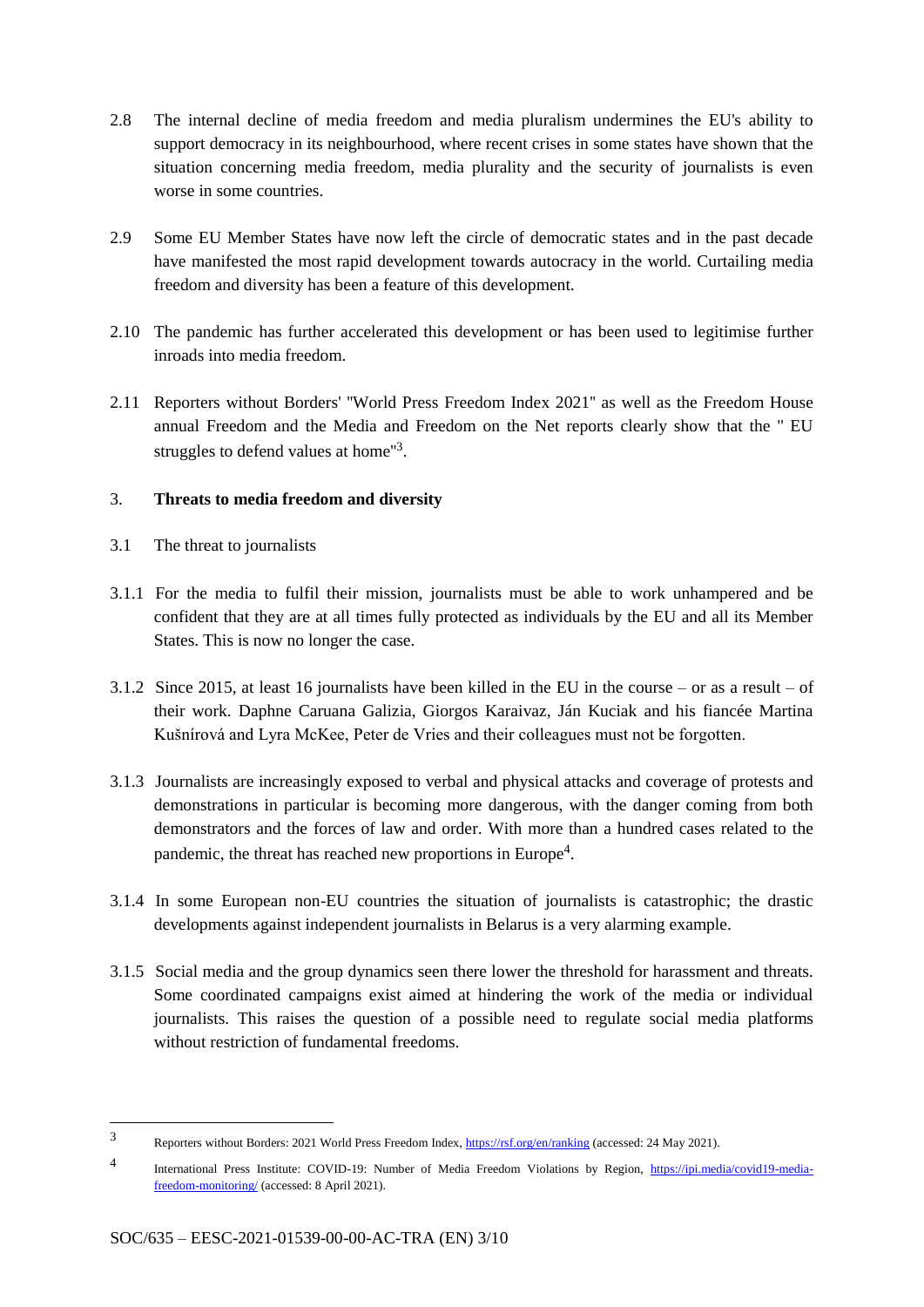- 3.1.6 Female journalists are more likely than their male colleagues to be targets of verbal and physical attacks, as well as of online harassment and threats, which are often misogynist, sexual or macho in nature.
- 3.1.7 In some Member States, measures to counter disinformation and bans on libel are designed so they can be used to criminalise critical reporting and threaten journalists with incarceration or hefty fines.
- 3.1.8 Strategic Lawsuits Against Public Participation (SLAPP) are increasingly used to silence civil society stakeholders and journalists.
- 3.1.9 The current economic challenges faced by media companies have led to cuts in the number of journalists in regular employment. For freelance journalists who are increasingly precarious and vulnerable, legal disputes pose a threat to livelihoods even if the claims introduced are unfounded.
- 3.1.10 In particular at local level there are unprecedented "news deserts" and often independent media are replaced by so-called municipal news, free newspapers, which are owned by local economic and political elites and can endanger media freedom and pluralism.
- 3.1.11 The purpose of the threats is to induce self-censorship. They undermine media freedom in Europe.
- 3.2 Threats to media freedom
- 3.2.1 In order for the media to operate freely, the legal framework guaranteeing their freedom and diversity must ensure that journalists and media companies can carry out their work free of political interference.
- 3.2.2 There are serious concerns in a number of Member States about the independence of media regulators, which in some cases serve as a de facto tool for governments to exert influence on the media landscape. Truly independent bodies for the voluntary self-regulation of the media can be a means of shielding media from political influence.
- 3.2.3 Some Member States use discriminatory tax legislation and targeted advertising budgets to influence the media.
- 3.2.4 Some Member States have used the danger of spreading disinformation about the pandemic to legitimise restrictions on press freedom to prevent critical reporting of the management of the crisis.
- 3.2.5 Public media under direct political control or under indirect political control through supervisory bodies which are not run in full respect of journalistic freedom are a serious threat to media freedom. There are mounting attempts to exert direct political influence over the coverage of independent media, as well as verbal attacks by politicians and legal action against critical media and journalists.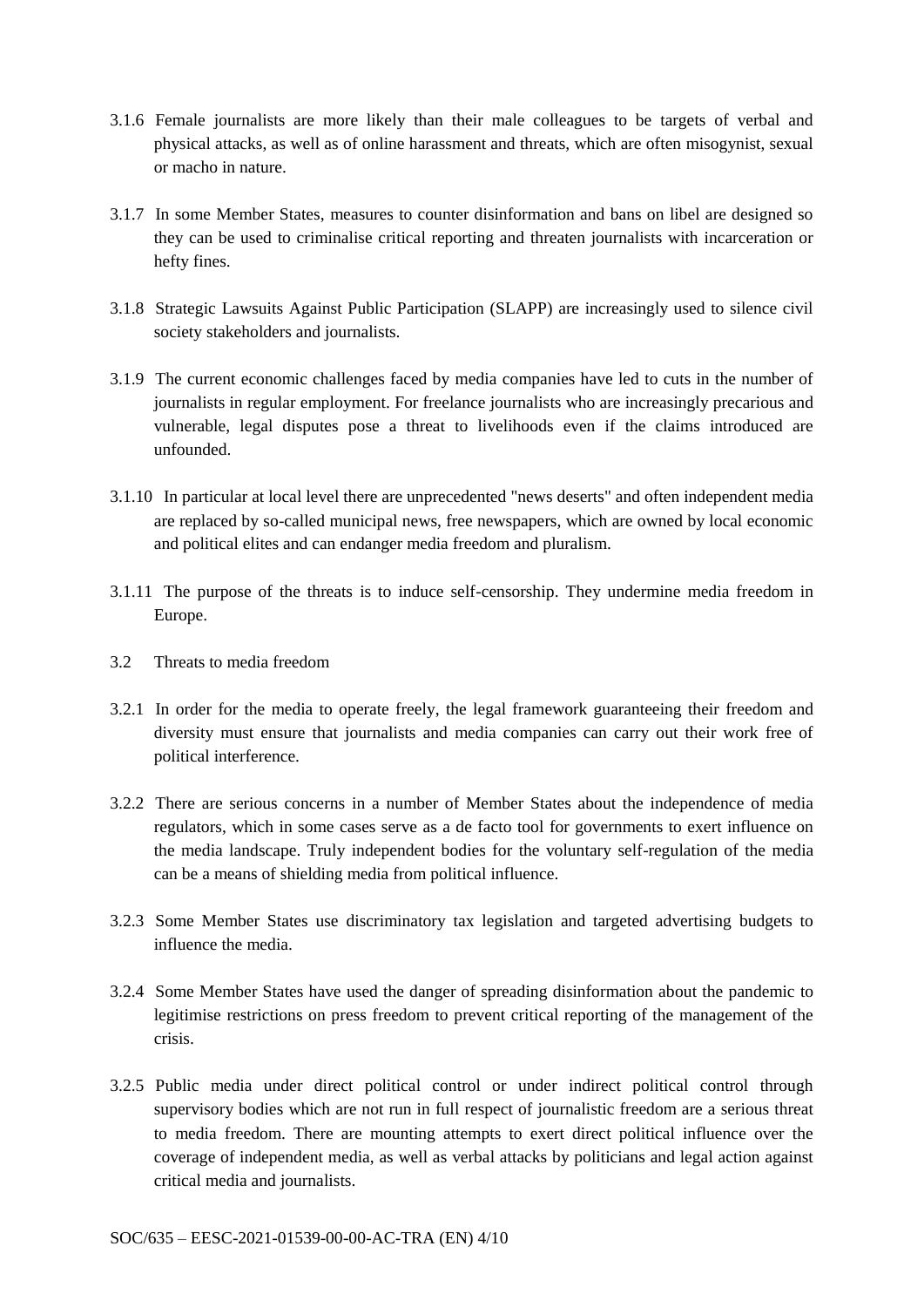- 3.2.6 In several Member States, excessive proximity of media entrepreneurs to the government or those it has placed in government offices, as well as ownership by political parties or states of media companies with an unduly high market share, lead to sizeable restrictions on media freedom and diversity.
- 3.2.7 Even in functioning liberal democracies, the existence of independent and impartial public service broadcasting as a guarantee of diversity of opinion is being questioned and calls are being made for political influence over the composition of the programmes and over the content distributed.
- 3.3 Threats to media diversity
- 3.3.1 Over the past three years, consolidation in the EU media market, including the advertising market and distribution channels, has risen notably and constitutes a medium or high risk to media freedom across the EU, according to the 2020 Media Pluralism Monitor<sup>5</sup>.
- 3.3.2 Changes in media usage patterns as a result of the digital revolution are calling into question the business models of the established media. Newspapers and small media outlets at local level, which are a backbone of media diversity in the EU, are particularly affected. They are becoming easy targets for politically driven consolidation.
- 3.3.3 The ever growing importance of digital media increases the market power and hence influence on opinions – of large platforms, which as foreign companies often circumvent European regulation.
- 3.3.4 The economic consequences of the pandemic, in particular the fall in advertising revenues, are accelerating ongoing changes in the media market and further constraining media diversity.

## 4. **Recommendations to strengthen media freedom and diversity in Europe**

- 4.1 General recommendations
- 4.1.1 The EESC notes that individuals and governments who cast doubt on the freedom or pluralism of the media by their words or actions are unsuitable to chair either the EU institutions or their preparatory bodies or to represent the Union.
- 4.1.2 The EESC welcomes the fact that Regulation (EU, Euratom) 2020/2092 on a general regime of conditionality for the protection of the Union budget<sup>6</sup> strengthened the corrective arm of the rule of law toolbox, including media freedom and pluralism.

<sup>5</sup> Elda Brogi et al. 2020: Monitoring Media Pluralism in the Digital Age. Application of the Media Pluralism Monitor in the European Union, Albania and Turkey in the years 2018-2019, Fiesole, p. 50.

<sup>6</sup> OJ <sup>L</sup> 433, 22.12.2020, p. 1.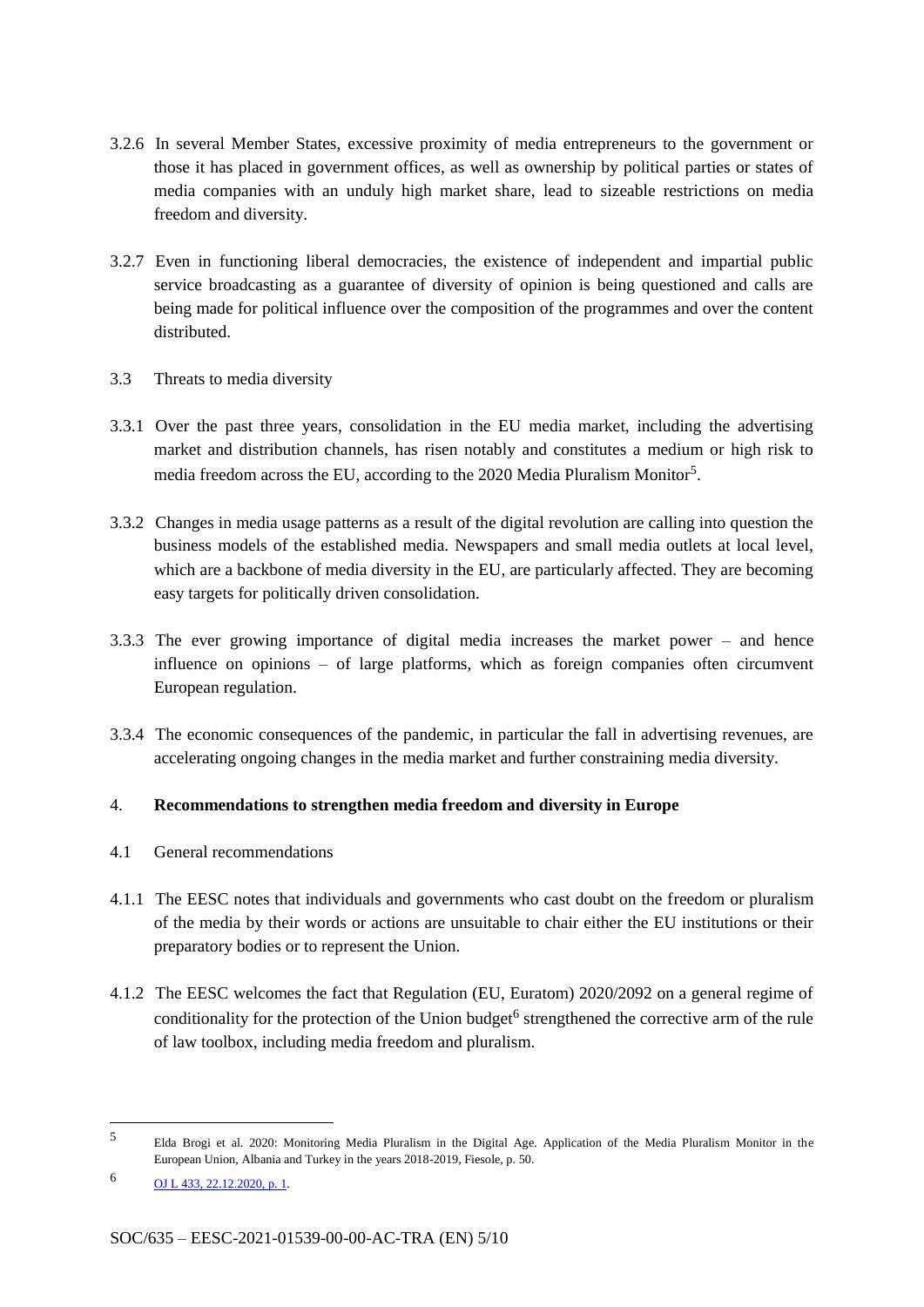- 4.1.3 The EESC welcomes the fact that the European Commission's Rule of Law Report, including country monitoring on media pluralism and media freedom, and the debate in the Council of the European Union have also strengthened the preventive arm of the rule of law toolbox in the EU.
- 4.1.4 The EESC calls for the effectiveness of the preventive arm to be strengthened by the inclusion in future of Member State specific reform recommendations in the country chapters of the Rule of Law Report, the implementation of which will be evaluated in the report from the following year.
- 4.1.5 The EESC is committed to making the protection of media freedom and diversity a focus of the Conference on the Future of Europe in order to raise awareness of the importance of this challenge and to further intensify the debate on the necessary measures.
- 4.2 Recommendations on the protection of journalists
- 4.2.1 The EESC stresses that the best protection for journalists is the rigorous prosecution of all cases of harassment, threats and attacks against them.
- 4.2.2 The EESC calls on the Commission to use Regulation (EU, Euratom) 2020/2092 on a general regime of conditionality for the protection of the Union budget without delay to address the acute threat to media freedom and pluralism in some Member States. This clearly includes the denial of access to European funding for Member States which infringe against media freedom.
- 4.2.3 The EESC supports the European Parliament's position<sup>7</sup> of bringing an action under Article 256 TFEU in the event of the Commission's failure to act.
- 4.2.4 The EESC welcomes the Commission's plan to make tangible proposals for the consistent implementation of the Committee of Ministers Recommendation on the protection of journalism and the safety of journalists and other media actors<sup>8</sup> in all EU Member States and to monitor compliance with it in the ambit of its Rule of Law Report.
- 4.2.5 The EESC welcomes the Commission's commitments to providing financial support for projects concerning the legal and practical protection of journalists and suggests that, in addition, consideration be given to ways of ensuring that the Member States' social security systems cover the professional risks of – in particular freelance – journalists.
- 4.2.6 The EESC points out that Member States' security authorities are obliged to protect journalists. It proposes stepping up police training in dealing with journalists, with the involvement of press associations and journalists' organisations, in order to promote the exchange of best practice.

<sup>7</sup> P9\_TA(2021)0103.

<sup>8</sup> CM/Rec(2016)4.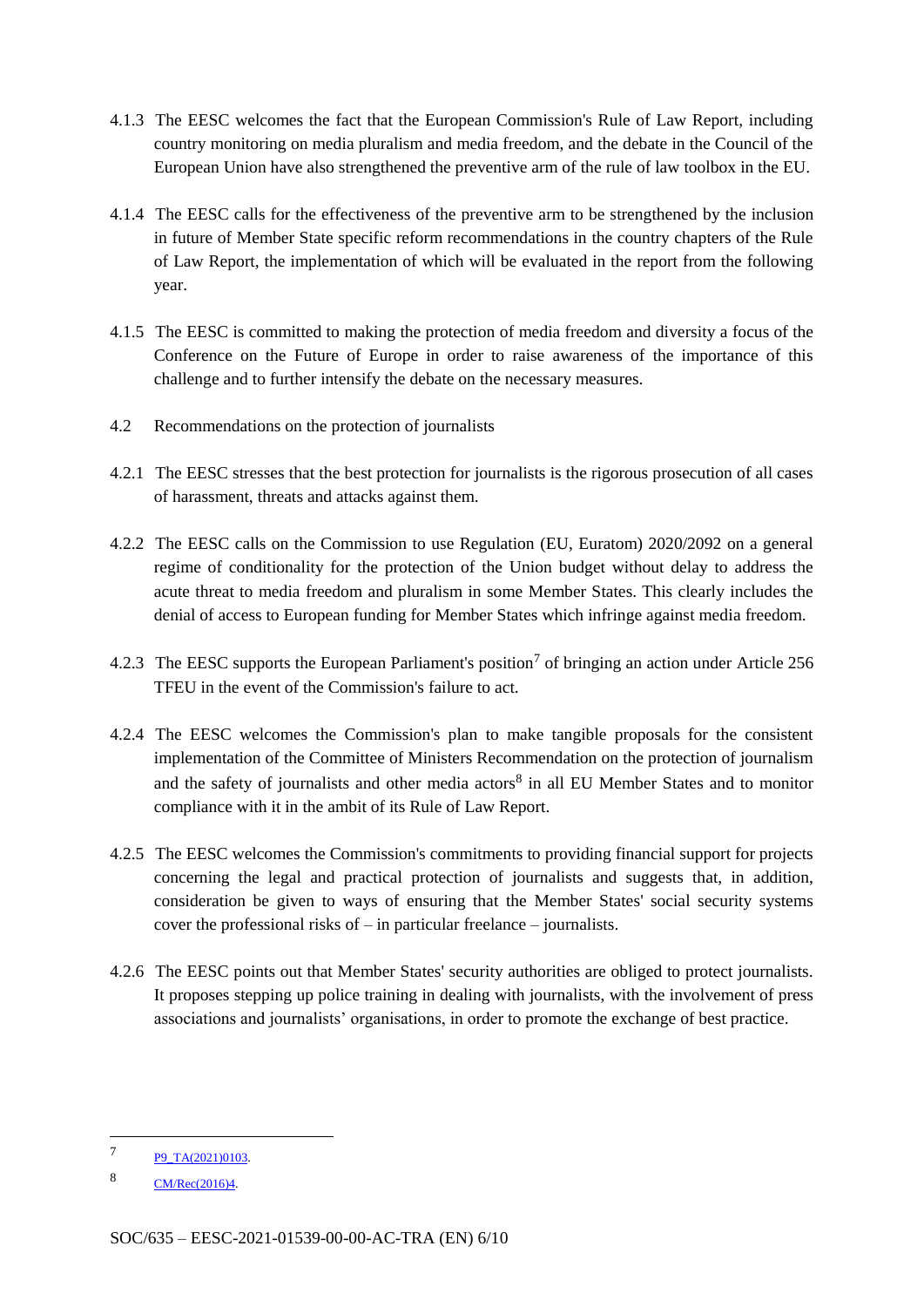- 4.2.7 With regard to the protection of journalists from harassment and threats online, the EESC draws attention to its opinion on tackling illegal content online<sup>9</sup> and highlights their particular vulnerability because of their highly visible public role.
- 4.2.8 The EESC points out that any measures to be adopted must cater for gender equality and the protection of journalists belonging to minorities.
- 4.2.9 The EESC recognises that the guarantee of the principle of transparency and the right to freedom of information has seen improvement at EU level, but not in all Member States. It calls on all Member States to comply unfailingly with EU standards and points to the need for further improvement, including at EU level<sup>10</sup>.
- 4.2.10 The EESC welcomes the establishment of the expert group on SLAPP and the Commission's plan to put forward a proposal by the end of 2021 to protect journalists and civil society from SLAPP. It believes that a legal ban on SLAPP takes precedence over complementary measures to support those affected.
- 4.2.11 The EESC underlines the importance of initiatives from civil society, such as the Coalition Against SLAPPs in Europe  $(CASE)$ ,<sup>11</sup> to protect journalists from SLAPP and calls for increased EU support.
- 4.2.12 The EESC notes that, in relation to SLAPP, the provisions of the Brussels  $I<sup>12</sup>$  and Rome II Regulations<sup>13</sup> must not lead to a reduction in legal protection through the choice of jurisdiction for vexatious legal cases (libel tourism). It stresses the need to bear this issue in mind in the forthcoming review of the two regulations.
- 4.3 Recommendations for strengthening media independence
- 4.3.1 The EESC calls on the Commission to complement the methodology of the Rule of Law Report by evaluating the independence of state and public broadcasting.
- 4.3.2 The EESC points out that the effective prosecution of corruption affords some protection against government interference in the media and therefore calls on the Commission, in addition to enforcing anti-corruption standards, to take all necessary measures, regardless of political considerations, to ensure that no money is used from the new Multiannual Financial Framework and the NextGenerationEU recovery instrument to curtail media diversity or on other forms of corruption.

<sup>9</sup> **OJ C** 237, 6.7.2018, p. 19.

<sup>10</sup> OJ <sup>C</sup> 487, 28.12.2016, p. 51; OJ <sup>C</sup> 13, 15.1.2016, p. 192.

<sup>11</sup> https://www.the-case.eu.

<sup>12</sup> OJ L 351, 20.2.2012, p. 1.

<sup>13</sup> OJ L 199, 31.7.2007, p. 40.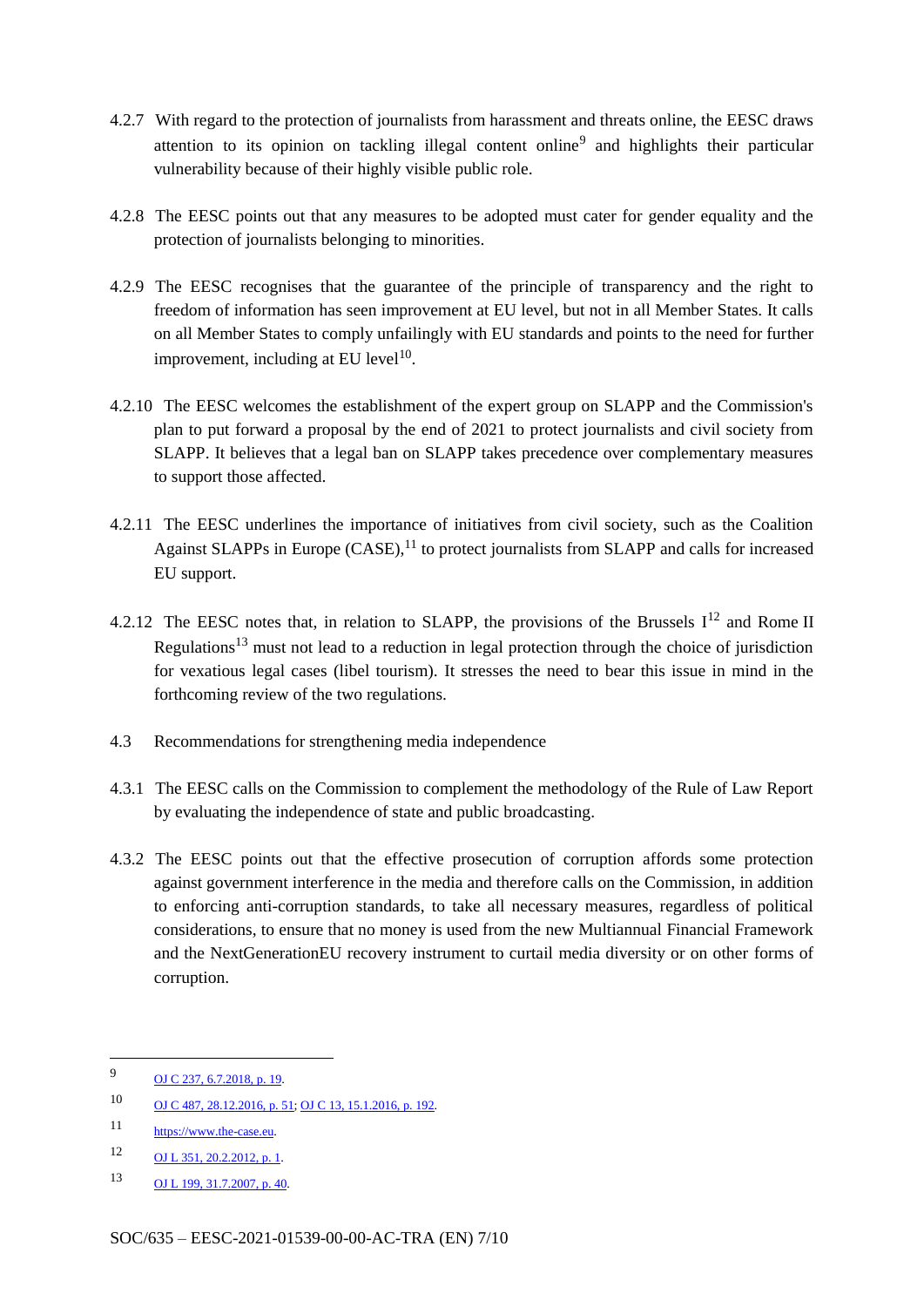- 4.3.3 The EESC calls on all Member States to establish national transparency registers along the lines of the European Transparency Register, since these also make contacts between politicians and media entrepreneurs transparent. Transparency registers should be incorporated into an EUwide multilevel transparency register.
- 4.3.4 The EESC calls on the Commission to explore whether the pilot project for the creation of a publicly accessible database of information on ownership in the media economy can be developed in such a way as to include information on the promotion and contracting of media companies by the EU, its Member States, regional and local authorities, bodies governed by public law, public undertakings and private undertakings in which one or more of these entities hold a majority of voting shares.
- 4.3.5 The EESC calls on the Commission to come forward with a proposal for EU-wide minimum standards for all public procurement and supporting of media companies by the entities mentioned in point 4.3.4.
- 4.3.6 The EESC welcomes the Commission's proposals to tackle disinformation in general<sup>14</sup> and in relation to COVID-19 on social media<sup>15</sup>, but points to the risk that Member States may use the fight against disinformation to justify restricting media freedom. The phenomena of disinformation and hate speech urgently need to be looked at in depth inter alia in further EESC opinions.
- 4.4 Recommendations for strengthening media diversity
- 4.4.1 The EESC is critical of the fact that the Commission's Rule of Law Report reduces the question of market pluralism to the matter of transparency in media ownership and neglects the degree of market consolidation. It calls on the Commission to adapt the methodology of the report in order to better mirror in future the extent to which media diversity is at risk in all Member States.
- 4.4.2 The EESC welcomes the Commission's "Europe's Media in the Digital Decade" action plan<sup>16</sup> and its goal of preserving news media as a public good, in particular the provision of European support to prevent media diversity from being curtailed by the fallout of the pandemic.
- 4.4.3 The EESC underlines that quality journalism requires a sustainable economic basis and calls for a continuation of EU support to media companies as an investment in good journalism. Investments will serve to end the process of consolidation in the media sector, which threatens the plurality in the media market. This does not rule out the ability of media companies to legitimately purchase other media outlets or build strategic alliances as economically sustainable media companies are a guarantor of their independence, as long as the principle of transparency is respected and no monopolies are created.

-

<sup>14</sup> COM(2020) <sup>790</sup> final.

<sup>15</sup> JOIN(2020) <sup>8</sup> final.

<sup>16</sup> COM(2020) 784 final.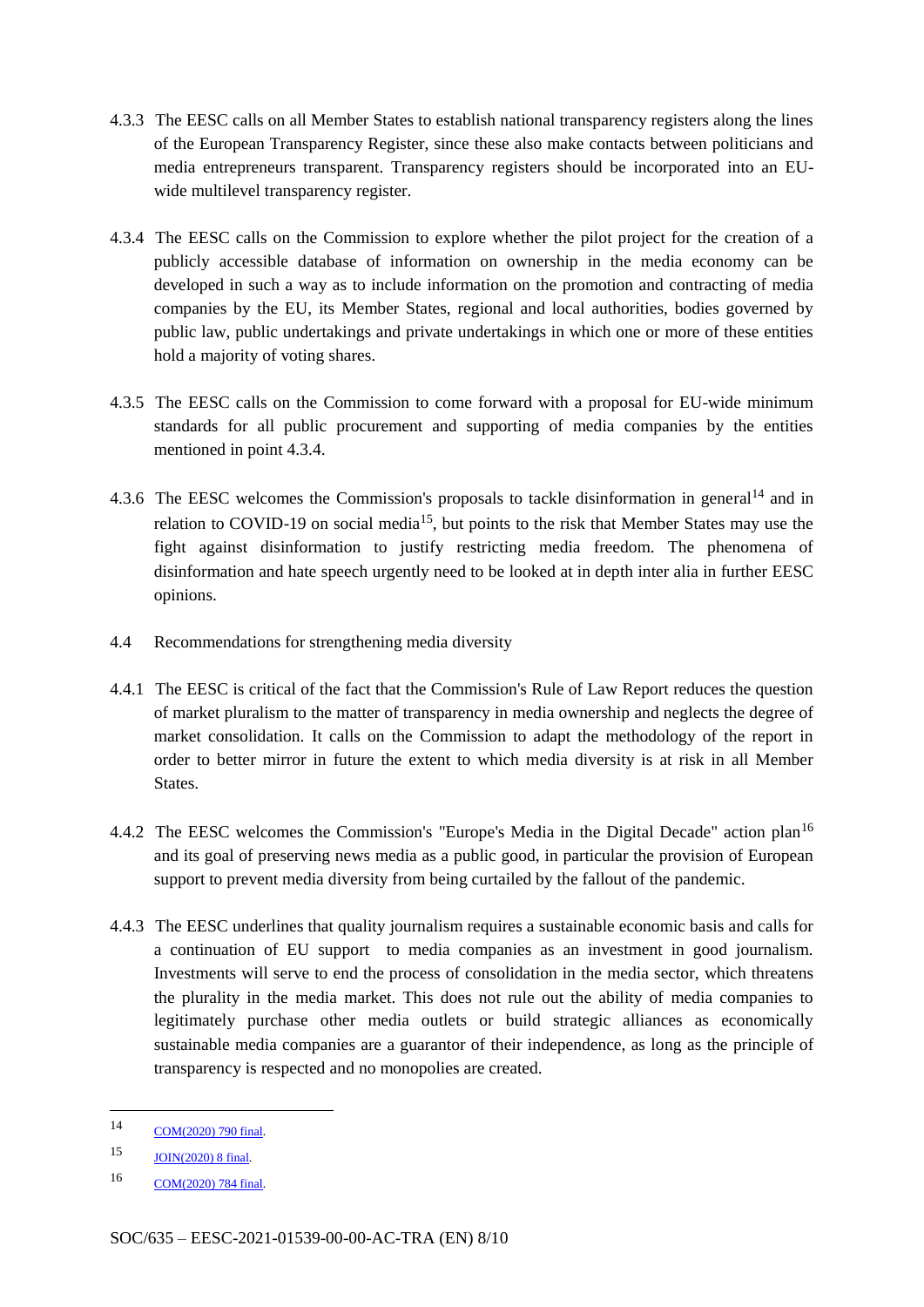- 4.4.4 The EESC notes that the value of media companies lies in their diversity and that the creation of "national champions" destroys this value, which is something that distinguishes the media and creative industries from other sectors of the economy.
- 4.4.5 The shrinking space for independent media calls for urgent public and private support mechanisms to sustain journalism as a public good. More research is needed for efficient public support mechanisms guaranteeing arms' length criteria and innovative sustainable new business models for public interest journalism.
- 4.4.6 The EESC strongly supports the Commission's plan for a ''European Media Freedom Act'' to equip the European Commission with effective legal instruments to enforce media freedom and media pluralism in all EU Member States. The EESC calls on the Commission to examine how European competition law can be deployed and developed to stop further consolidation in the media market, in particular that driven by national governments, to avoid the creation of media monopolies in national media markets in the EU, in particular by governments or actors close to them.
- 4.4.7 The EESC draws attention to its opinion on the Commission's initiative for a common system of a digital services tax on revenues resulting from the provision of certain digital services<sup>17</sup> and points out that this tax (DST) is likely to offset distortions of competition between traditional and digital media (especially those based abroad).
- 4.4.8 The EESC underscores the importance of independent and impartial public service broadcasting in ensuring media diversity and draws attention to the agreement in Protocol No 29 to the TEU.
- 4.4.9 The EESC notes that the free market is unable to provide EU-wide media services in the field of broadcasting and therefore calls for the creation of an independent and impartial European public service broadcaster.
- 4.4.10 In all cases where the free market is unable to ensure media diversity, the EESC sees independent and impartial public service broadcasting as a model for guaranteeing this, including in online and print media.
- 4.4.11 The EESC stresses that barrier free access to media is a fundamental part of media freedom and it is concerned by increased forms of direct or indirect discrimination on the basis of disability in the media. The EESC calls for enacting legislation to remove restrictive practices that have the effect of impairing or nullifying an individual's participation in media freedom and diversity.

<sup>17</sup> **OJ C 367, 10.10.2018, p. 73.**